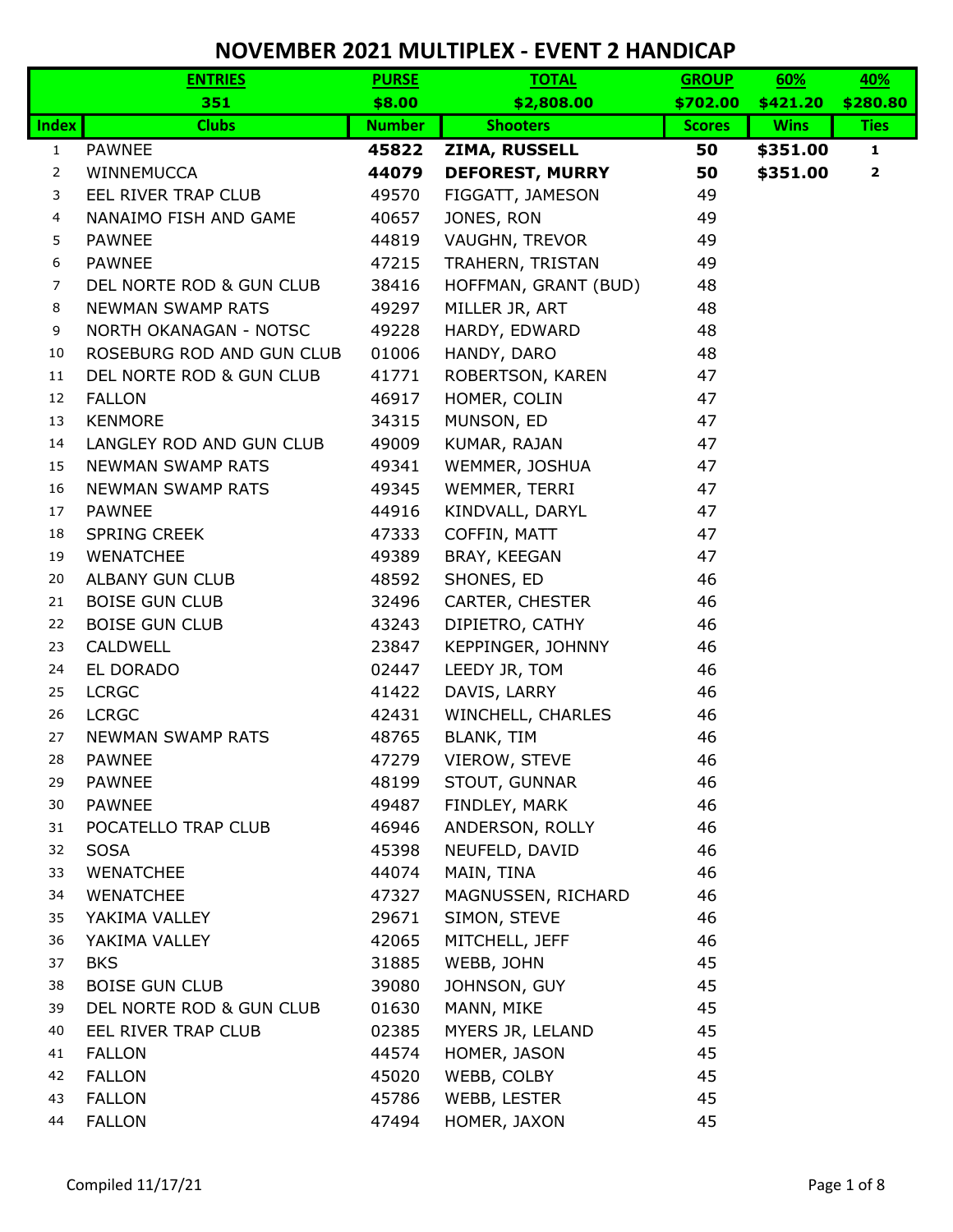| 45 | HILLSBORO TRAP AND SKEET                      | 49469 | REVEL, MONICA                                                         | 45 |         |   |
|----|-----------------------------------------------|-------|-----------------------------------------------------------------------|----|---------|---|
| 46 | JUNEAU GUN CLUB                               | 38785 |                                                                       |    |         |   |
| 47 | JUNEAU GUN CLUB 44338                         |       | MENZIES, MALCOLM 45<br>GODKIN, JERRY 45                               |    |         |   |
| 48 | JUNEAU GUN CLUB <b>ANGLIA EN 1999 EN 1999</b> | 48031 | MCCAIN, JEFF 45                                                       |    |         |   |
| 49 | LANGLEY ROD AND GUN CLUB                      | 49383 | BATTH, ARJUN 45                                                       |    |         |   |
| 50 | LANGLEY ROD AND GUN CLUB 49384                |       | BATTH, PREET 45                                                       |    |         |   |
| 51 | NANAIMO FISH AND GAME 44401                   |       | WEBBER, CHUCK 45                                                      |    |         |   |
| 52 | NANAIMO FISH AND GAME 48304                   |       | JONES, BRODY MARINE                                                   | 45 |         |   |
| 53 | NEWMAN SWAMP RATS 46957                       |       | GUENTHART, TROY 45                                                    |    |         |   |
| 54 | NEWMAN SWAMP RATS 44499                       |       | AZEVEDO, SHANE                                                        | 45 |         |   |
| 55 | NORTH OKANAGAN - NOTSC 24942                  |       | MCWHIRTER, HUGH 45                                                    |    |         |   |
| 56 | OLD SKAGIT GUN CLUB 48838                     |       | THOMPSON, ERIC 45                                                     |    |         |   |
| 57 | <b>PAWNEE</b>                                 | 44766 | DIBLE, PAUL 45                                                        |    |         |   |
| 58 | <b>PAWNEE</b>                                 | 47276 | EGBERT, RON 45                                                        |    |         |   |
| 59 | POCATELLO TRAP CLUB                           | 47912 | TOMLIN, BOB                                                           | 45 |         |   |
| 60 | ROSEBURG ROD AND GUN CLUB 18392               |       | HEALY, J-MICHAEL 45                                                   |    |         |   |
| 61 | ROSEBURG ROD AND GUN CLUB 32046               |       |                                                                       |    |         |   |
| 62 | ROSEBURG ROD AND GUN CLUB                     | 36167 | SCHINDLER, DAN 45<br>DESCH, RUSS 45                                   |    |         |   |
| 63 | <b>SOSA</b>                                   | 28363 | DARKE, CLIFF                                                          | 45 |         |   |
| 64 | WENATCHEE                                     | 49409 | CORNEHL, BRYSON 45                                                    |    |         |   |
| 65 | WENATCHEE                                     | 02161 | CORNEHL, BRIAN 45                                                     |    |         |   |
| 66 | WINNEMUCCA                                    | 40331 | MCMILLEN, GREG 45                                                     |    |         |   |
| 67 | YOLO SPORTSMANS ASSOCIATIO 46762              |       | KENNEDY, JANE 45                                                      |    |         |   |
| 68 | <b>BKS</b>                                    | 45471 | WILLIAMS III, WILLIAM 44                                              |    |         |   |
| 69 | <b>BOISE GUN CLUB</b>                         | 39719 | MILLER, GARY 44                                                       |    |         |   |
| 70 | DEL NORTE ROD & GUN CLUB                      | 22928 | <b>BUCKLEY, MARK</b>                                                  | 44 |         |   |
| 71 | <b>FALLON</b>                                 | 40445 | FRANK, BRETT<br>JULIAN, SCOTT 44<br>REVEL, DUKE 44<br>KARRI TRANKE 44 |    |         |   |
| 72 | HILLSBORO TRAP AND SKEET                      | 39813 |                                                                       |    |         |   |
| 73 | HILLSBORO TRAP AND SKEET 49468                |       |                                                                       |    |         |   |
| 74 | <b>JUNEAU GUN CLUB</b><br>47226               |       | KAPPLER, MARK                                                         | 44 |         |   |
| 75 | LANGLEY ROD AND GUN CLUB                      | 21489 | VANDOKKUMBURG, GORDO                                                  | 44 |         |   |
| 76 | LANGLEY ROD AND GUN CLUB                      | 01024 | WOODS, GARRY                                                          | 44 |         |   |
| 77 | <b>LCRGC</b>                                  | 43651 | WINCHELL, ROBERT                                                      | 44 |         |   |
| 78 | NEWMAN SWAMP RATS                             | 27262 | MACK, DOYLE                                                           | 44 |         |   |
| 79 | <b>NEWMAN SWAMP RATS</b>                      | 46153 | BALLARD, JEFF                                                         | 44 |         |   |
| 80 | <b>NEWMAN SWAMP RATS</b>                      | 48663 | WADDELL, KEVIN                                                        | 44 |         |   |
| 81 | ROSEBURG ROD AND GUN CLUB                     | 01669 | LEACH, DEAN                                                           | 44 |         |   |
| 82 | <b>WENATCHEE</b>                              | 38926 | MAIN, TJ                                                              | 44 |         |   |
| 83 | WINNEMUCCA                                    | 49018 | JAMES, MATT                                                           | 44 |         |   |
| 84 | YAKIMA VALLEY                                 | 45864 | WILLIAMS, STEVE                                                       | 44 |         |   |
| 85 | ALBANY GUN CLUB                               | 44769 | <b>ADAIR, JAMES</b>                                                   | 43 | \$18.00 | 1 |
| 86 | <b>BKS</b>                                    | 38482 | <b>MCGAULEY, HAROLD</b>                                               | 43 | \$18.00 | 2 |
| 87 | <b>BOISE GUN CLUB</b>                         | 32152 | <b>BAUER, JIM</b>                                                     | 43 | \$18.00 | 3 |
| 88 | <b>BOISE GUN CLUB</b>                         | 32669 | <b>BROWN, CLAY</b>                                                    | 43 | \$18.00 | 4 |
| 1  | <b>BOISE GUN CLUB</b>                         | 43147 | <b>REININGER, TERRY</b>                                               | 43 | \$18.00 | 5 |
| 2  | COSSC                                         | 49581 | <b>HENRY, DWAYNE</b>                                                  | 43 | \$18.00 | 6 |
| 3  | COWLITZ PUBLIC SHOOTING RAN                   | 47219 | <b>PAINTER, ROBERT (BOB)</b>                                          | 43 | \$18.00 | 7 |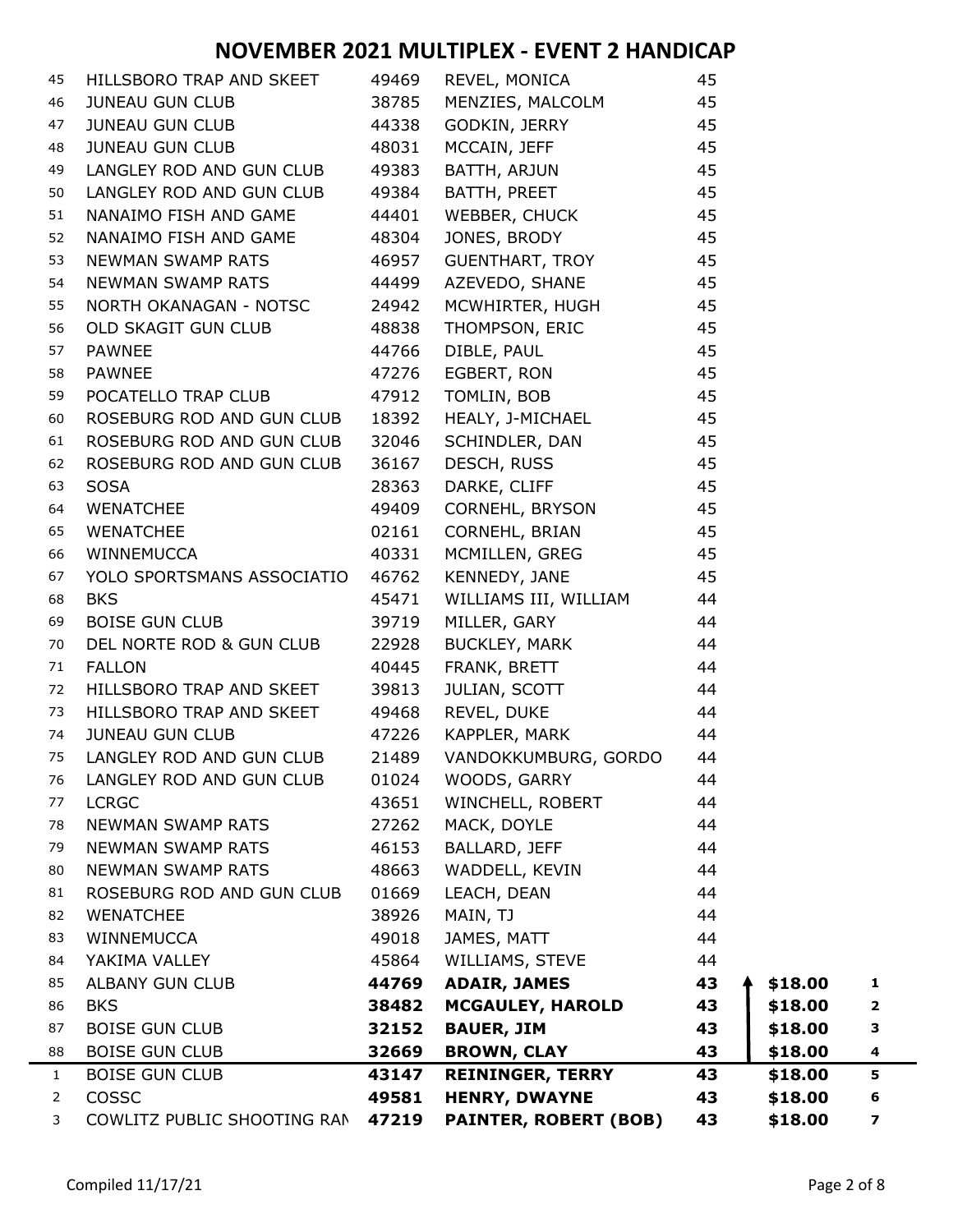| 4              | COWLITZ PUBLIC SHOOTING RAN   | 47802 | <b>HEITZ, LARRY</b>      | 43 | \$18.00 | 8                |
|----------------|-------------------------------|-------|--------------------------|----|---------|------------------|
| 5              | COWLITZ PUBLIC SHOOTING RAN   | 47901 | <b>TABOR, JAY</b>        | 43 | \$18.00 | $\boldsymbol{9}$ |
| 6              | DEL NORTE ROD & GUN CLUB      | 45910 | <b>OLSEN, TOM</b>        | 43 | \$18.00 | 10               |
| $\overline{7}$ | EL DORADO                     | 35959 | <b>HOFFMAN, MATTHEW</b>  | 43 | \$18.00 | 11               |
| 8              | EL DORADO                     | 48774 | <b>KRAMER, KENNETH</b>   | 43 | \$18.00 | 12               |
| 9              | EL DORADO                     | 48947 | <b>KRAMER, ERIN</b>      | 43 | \$18.00 | 13               |
| 10             | <b>FALLON</b>                 | 40322 | <b>AKINS, DAVE</b>       | 43 | \$18.00 | 14               |
| 11             | HILLSBORO TRAP AND SKEET      | 47221 | <b>FOWLER, ROB</b>       | 43 | \$18.00 | 15               |
| 12             | LANGLEY ROD AND GUN CLUB      | 48493 | <b>SINGH, JATINDER</b>   | 43 | \$18.00 | 16               |
| 13             | LANGLEY ROD AND GUN CLUB      | 49102 | <b>SANDHU, VIKRAM</b>    | 43 | \$18.00 | 17               |
| 14             | MASON VALLEY GUN CLUB         | 43767 | <b>EVASOVIC, JOHN</b>    | 43 | \$18.00 | 18               |
| 15             | MASON VALLEY GUN CLUB         | 47074 | <b>STOFFER, JEFFREY</b>  | 43 | \$18.00 | 19               |
| 16             | <b>NEWMAN SWAMP RATS</b>      | 47188 | <b>SNYDER, JACK</b>      | 43 | \$18.00 | 20               |
| 17             | <b>NEWMAN SWAMP RATS</b>      | 47865 | <b>STEMAN, JON</b>       | 43 | \$18.00 | 21               |
| 18             | <b>NEWMAN SWAMP RATS</b>      | 48226 | <b>LAMB, LOREN</b>       | 43 | \$18.00 | 22               |
| 19             | <b>NEWMAN SWAMP RATS</b>      | 49169 | <b>SHULDA, DAN</b>       | 43 | \$18.00 | 23               |
| 20             | NORTH OKANAGAN - NOTSC        | 35436 | <b>COLEMAN, ROBERT</b>   | 43 | \$18.00 | 24               |
| 21             | NORTH OKANAGAN - NOTSC        | 45240 | <b>GINN, TOM</b>         | 43 | \$18.00 | 25               |
| 22             | <b>NORTH OKANAGAN - NOTSC</b> | 48975 | <b>COPP, COLIN</b>       | 43 | \$18.00 | 26               |
| 23             | <b>PAWNEE</b>                 | 42493 | <b>ROSE, LEON</b>        | 43 | \$18.00 | 27               |
| 24             | <b>PAWNEE</b>                 | 49101 | <b>SMITH, PAUL(FRED)</b> | 43 | \$18.00 | 28               |
| 25             | <b>PAWNEE</b>                 | 49566 | <b>ARBOGAST, RANALL</b>  | 43 | \$18.00 | 29               |
| 26             | <b>SPRING CREEK</b>           | 46286 | <b>EVANS, JUSTIN</b>     | 43 | \$18.00 | 30               |
| 27             | <b>SPRING CREEK</b>           | 47334 | <b>REUTNER, SCOTT</b>    | 43 | \$18.00 | 31               |
| 28             | <b>SPRING CREEK</b>           | 48535 | <b>WHALEN, BRUCE</b>     | 43 | \$18.00 | 32               |
| 29             | <b>WENATCHEE</b>              | 36948 | <b>LIPPERT, BEN</b>      | 43 | \$18.00 | 33               |
| 30             | <b>WENATCHEE</b>              | 45320 | <b>PEERY, JAMES</b>      | 43 | \$18.00 | 34               |
| 31             | YAKIMA VALLEY                 | 28107 | <b>LINT, DONALD</b>      | 43 | \$18.00 | 35               |
| 32             | YAKIMA VALLEY                 | 42413 | <b>PETERSON, MARK</b>    | 43 | \$18.00 | 36               |
| 33             | YOLO SPORTSMANS ASSOCIATIO    | 43885 | <b>SARKO, THOMAS</b>     | 43 | \$18.00 | 37               |
| 34             | YOLO SPORTSMANS ASSOCIATIO    | 48451 | <b>HARVEY, KEN</b>       | 43 | \$18.00 | 38               |
| 35             | <b>YREKA</b>                  | 46074 | <b>FREEZE, MARTY</b>     | 43 | \$18.00 | 39               |
| 36             | ALBANY GUN CLUB               | 34663 | LARSON, TERRY            | 42 |         |                  |
| 37             | <b>ALBANY GUN CLUB</b>        | 48352 | MCCRARY, WAYNE           | 42 |         |                  |
| 38             | CALDWELL                      | 34698 | STRONG, MICHAEL          | 42 |         |                  |
| 39             | <b>CALDWELL</b>               | 34901 | KIDNEY, CALVIN           | 42 |         |                  |
| 40             | <b>CULDESAC</b>               | 45164 | HEWETT, JERRY            | 42 |         |                  |
| 41             | <b>CULDESAC</b>               | 46689 | ADAMS, JIM               | 42 |         |                  |
| 42             | <b>CULDESAC</b>               | 47775 | ZINN, ROBERT             | 42 |         |                  |
| 43             | LANGLEY ROD AND GUN CLUB      | 35638 | WILSON, LLOYD            | 42 |         |                  |
| 44             | LANGLEY ROD AND GUN CLUB      | 46832 | ALAZAWI, BASSAM          | 42 |         |                  |
| 45             | <b>LCRGC</b>                  | 46011 | PETERS, KENNETH          | 42 |         |                  |
| 46             | NEWMAN SWAMP RATS             | 45144 | MORRILL, WAYNE           | 42 |         |                  |
| 47             | NEWMAN SWAMP RATS             | 49340 | WHITFORD, WILLIAM        | 42 |         |                  |
| 48             | <b>NEWMAN SWAMP RATS</b>      | 45495 | LAYNE, DANNY             | 42 |         |                  |
| 49             | NEWMAN SWAMP RATS             | 48661 | MARTARANO, JOE           | 42 |         |                  |
| 50             | NORTH OKANAGAN - NOTSC        | 01679 | NOER, MIKE               | 42 |         |                  |
|                |                               |       |                          |    |         |                  |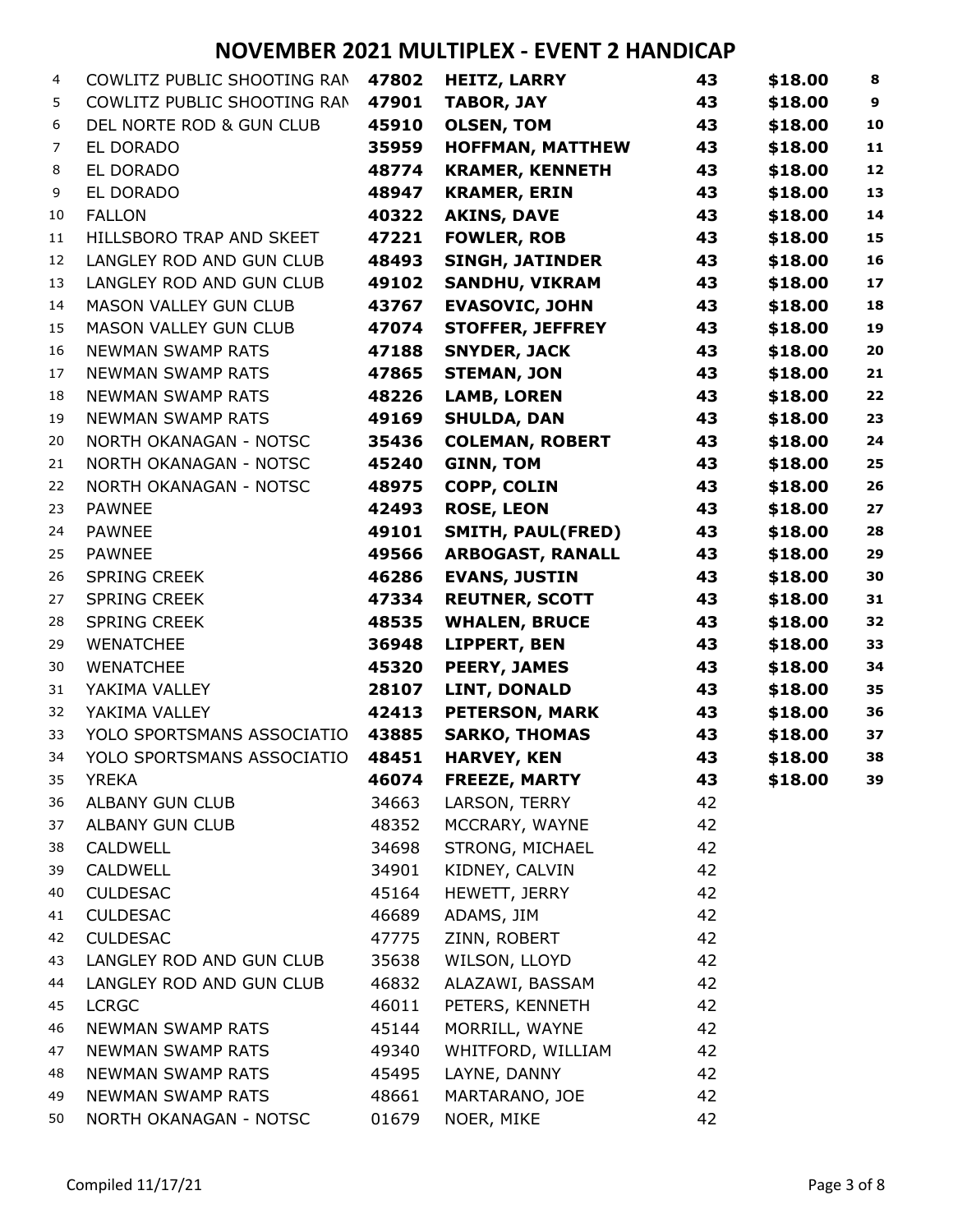| 51             | PAWNEE                     |       | 42477 COOPER, KERRY | 42 |  |
|----------------|----------------------------|-------|---------------------|----|--|
| 52             | PAWNEE                     | 42542 | CURTIS, JIM         | 42 |  |
| 53             | <b>PAWNEE</b>              | 42953 | FISCUS, GARY        | 42 |  |
| 54             | POCATELLO TRAP CLUB        | 46377 | BRINGHURST, ALEX    | 42 |  |
| 55             | ROSEBURG ROD AND GUN CLUB  | 41681 | BAYLISS, BILL       | 42 |  |
| 56             | ROSEBURG ROD AND GUN CLUB  | 44545 | RUSSELL, THOMAS     | 42 |  |
| 57             | <b>SOSA</b>                | 25467 | PEDERSEN, ED        | 42 |  |
| 58             | <b>SOSA</b>                | 44233 | CARLSON, ALLAN      | 42 |  |
| 59             | SPRING CREEK               | 44376 | ADAMS, RICH         | 42 |  |
| 60             | SPRING CREEK               | 49430 | BELSHER, MARTIN     | 42 |  |
| 61             | WENATCHEE                  | 42726 | WEYTHMAN, MELVIN    | 42 |  |
| 62             | WENATCHEE                  | 44741 | KNEBEL, ED          | 42 |  |
| 63             | WENATCHEE                  | 47818 | BRATRUDE, BRUCE     | 42 |  |
| 64             | WINNEMUCCA                 | 43571 | GABIOLA, TERRY      | 42 |  |
| 65             | YOLO SPORTSMANS ASSOCIATIO | 46502 | STANDLEY, JOHN      | 42 |  |
| 66             | <b>YREKA</b>               | 11785 | PARSONS JR, PA      | 42 |  |
| 67             | <b>YREKA</b>               | 47283 | ANDERSON, ROBERT    | 42 |  |
| 68             | <b>BOISE GUN CLUB</b>      | 43244 | DIPIETRO, JOHN      | 41 |  |
| 69             | CALDWELL                   | 40366 | HOLCOMB, DAREL      | 41 |  |
| 70             | DEL NORTE ROD & GUN CLUB   | 41616 | ROBERTSON, MAC      | 41 |  |
| 71             | EEL RIVER TRAP CLUB        | 34164 | TOMICH, JOSEPH      | 41 |  |
| 72             | EEL RIVER TRAP CLUB        | 47236 | SCHULTZ, TOM        | 41 |  |
| 73             | <b>KENMORE</b>             | 45737 | GOUGH, ANDREW       | 41 |  |
| 74             | LANGLEY ROD AND GUN CLUB   | 47781 | CHANG, PETER        | 41 |  |
| 75             | LANGLEY ROD AND GUN CLUB   | 49440 | ROUD, SAMUEL        | 41 |  |
| 76             | LANGLEY ROD AND GUN CLUB   | 49443 | BARTOS, STEVE       | 41 |  |
| 77             | <b>LCRGC</b>               | 46083 | FORD, MICHAEL       | 41 |  |
| 78             | NANAIMO FISH AND GAME      | 48494 | CAMERON, BRUCE      | 41 |  |
| 79             | <b>NEWMAN SWAMP RATS</b>   | 49066 | PILKINGTON, DON     | 41 |  |
| 80             | NEWMAN SWAMP RATS          | 48301 | EBENAL, MICHAEL     | 41 |  |
| 81             | NEWMAN SWAMP RATS          | 48429 | REARDON, RYAN       | 41 |  |
| 82             | <b>NEWMAN SWAMP RATS</b>   | 48660 | LOWERY, RON         | 41 |  |
| 83             | NORTH OKANAGAN - NOTSC     | 15624 | DRIEMEL, BARRY      | 41 |  |
| 84             | NORTH OKANAGAN - NOTSC     | 48931 | NORRIS, KEVIN       | 41 |  |
| 85             | <b>PAWNEE</b>              | 47277 | GILLESPIE, MIKE     | 41 |  |
| 86             | POCATELLO TRAP CLUB        | 42823 | CAHOON, JIM         | 41 |  |
| 87             | POCATELLO TRAP CLUB        | 48528 | JOHNSON, STEVE      | 41 |  |
| 88             | <b>PORTLAND</b>            | 48008 | SCHROEDER, MARK     | 41 |  |
| $\mathbf{1}$   | ROSEBURG ROD AND GUN CLUB  | 34552 | HOGAN, QUENTIN      | 41 |  |
| $\overline{2}$ | ROSEBURG ROD AND GUN CLUB  | 49067 | JONES, GAVIN        | 41 |  |
| 3              | <b>SOSA</b>                | 47331 | LEAMONT, MICHAEL    | 41 |  |
| 4              | <b>SPRING CREEK</b>        | 48536 | WILLIAMS, CASEY     | 41 |  |
| 5              | <b>WENATCHEE</b>           | 29425 | SMITH, DALE         | 41 |  |
| 6              | <b>WENATCHEE</b>           | 41890 | MILLER, DAN         | 41 |  |
| 7              | <b>WENATCHEE</b>           | 47055 | AUCKLAND, JOHN      | 41 |  |
| 8              | <b>WENATCHEE</b>           | 47725 | RICH, CHARLES       | 41 |  |
| 9              | WINNEMUCCA                 | 42502 | <b>BLACK, JUDY</b>  | 41 |  |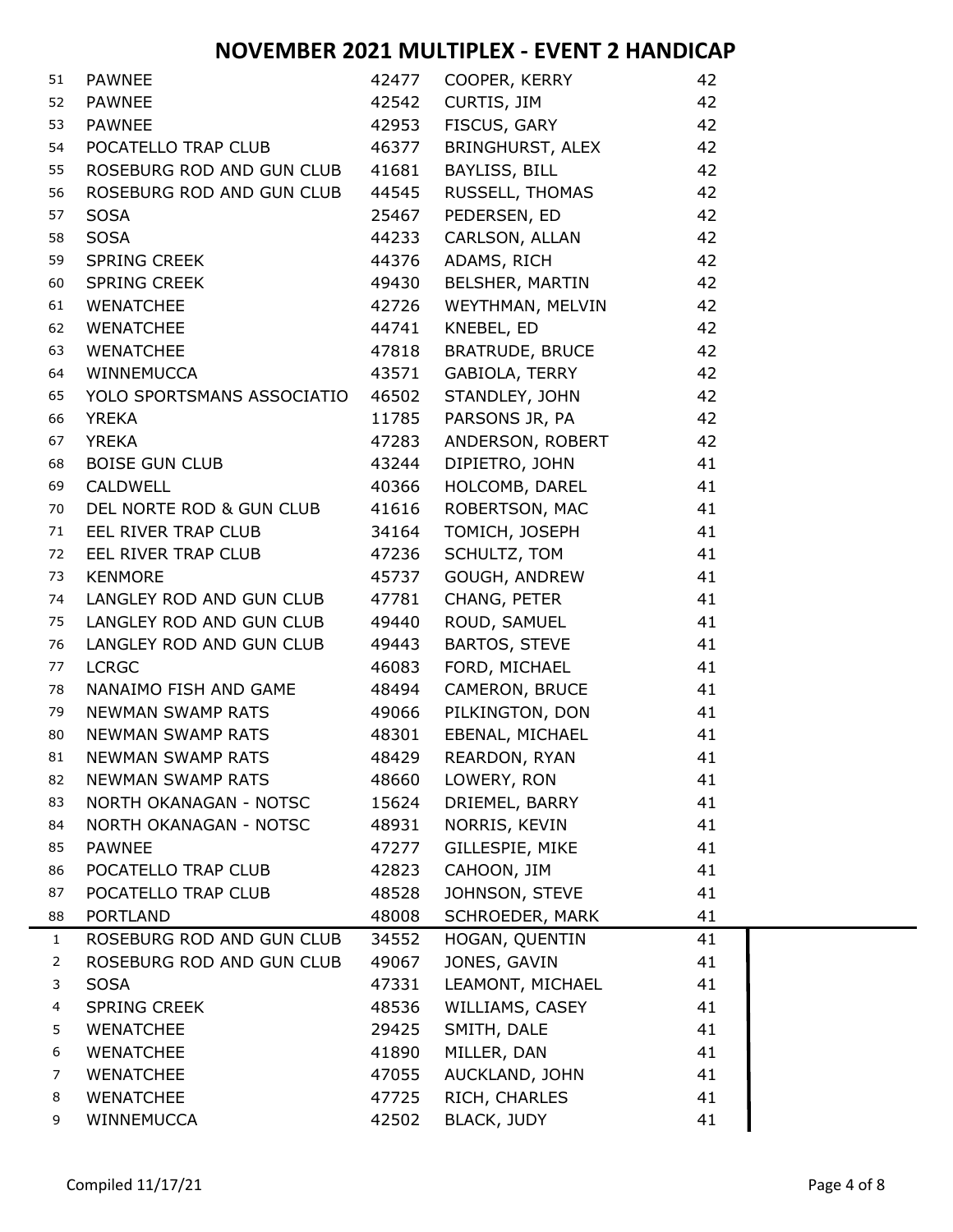| 10       | YAKIMA VALLEY                                  | 37007          | TURNBULL, JAMES                          | 41       |         |                         |
|----------|------------------------------------------------|----------------|------------------------------------------|----------|---------|-------------------------|
| 11       | <b>YREKA</b>                                   | 40717          | STIDHAM, RICHARD                         | 41       |         |                         |
| 12       | <b>BKS</b>                                     | 47949          | <b>COPENHAVER, JAMES</b>                 | 40       | \$21.94 | $\mathbf{1}$            |
| 13       | EEL RIVER TRAP CLUB                            | 42446          | <b>BONOMINI, CARL</b>                    | 40       | \$21.94 | $\overline{\mathbf{2}}$ |
| 14       | EL DORADO                                      | 48773          | <b>KRAMER, LEONARD</b>                   | 40       | \$21.94 | $\mathbf{3}$            |
| 15       | EL DORADO                                      | 02121          | <b>HOFFMAN, BILL</b>                     | 40       | \$21.94 | $\overline{\mathbf{4}}$ |
| 16       | <b>JUNEAU GUN CLUB</b>                         | 49336          | <b>NOWLIN, DON</b>                       | 40       | \$21.94 | ${\bf 5}$               |
| 17       | <b>KENMORE</b>                                 | 43898          | <b>ELLIOTT, DAVID</b>                    | 40       | \$21.94 | $\bf 6$                 |
| 18       | LANGLEY ROD AND GUN CLUB                       | 34508          | <b>FEATHERSTONE, GEOFF</b>               | 40       | \$21.94 | $\overline{\mathbf{z}}$ |
| 19       | LANGLEY ROD AND GUN CLUB                       | 45003          | <b>KAPELUCK, DALE</b>                    | 40       | \$21.94 | $\bf8$                  |
| 20       | <b>LCRGC</b>                                   | 42044          | <b>FREEMAN, RICK</b>                     | 40       | \$21.94 | $\boldsymbol{9}$        |
| 21       | <b>LCRGC</b>                                   | 45388          | <b>HOPKINS, TERRY</b>                    | 40       | \$21.94 | 10                      |
| 22       | <b>LCRGC</b>                                   | 45951          | <b>CARLSON, KENNY</b>                    | 40       | \$21.94 | 11                      |
| 23       | <b>MASON VALLEY GUN CLUB</b>                   | 41904          | MILLER, LLOYD (PETE)                     | 40       | \$21.94 | 12                      |
| 24       | <b>MASON VALLEY GUN CLUB</b>                   | 43060          | <b>REYNOLDS, LARRY</b>                   | 40       | \$21.94 | 13                      |
| 25       | NANAIMO FISH AND GAME                          | 47941          | JONES, COLIN                             | 40       | \$21.94 | 14                      |
| 26       | <b>NEWMAN SWAMP RATS</b>                       | 13251          | <b>UHALDE, ROBERT</b>                    | 40       | \$21.94 | 15                      |
| 27       | <b>NEWMAN SWAMP RATS</b>                       | 46132          | <b>BANDUCCI, JOSEPH</b>                  | 40       | \$21.94 | 16                      |
| 28       | <b>NEWMAN SWAMP RATS</b>                       | 48302          | YOUNG, DAVE                              | 40       | \$21.94 | 17                      |
| 29       | <b>NEWMAN SWAMP RATS</b>                       | 49298          | <b>SALVADOR, STEVE</b>                   | 40       | \$21.94 | 18                      |
| 30       | <b>NEWMAN SWAMP RATS</b>                       | 49569          | NICOLAU, TIM                             | 40       | \$21.94 | 19                      |
| 31       | <b>NORTH OKANAGAN - NOTSC</b>                  | 02541          | <b>SCHROEDER, IAN</b>                    | 40       | \$21.94 | 20                      |
| 32       | <b>OLD SKAGIT GUN CLUB</b>                     | 48839          | <b>THOMPSON, COLTON</b>                  | 40       | \$21.94 | 21                      |
| 33       | POCATELLO TRAP CLUB                            | 48588          | <b>SWARD, NORMAN</b>                     | 40       | \$21.94 | 22                      |
| 34       | <b>PORTLAND</b>                                | 02420          | <b>LONGO, AARON</b>                      | 40       | \$21.94 | 23                      |
| 35       | ROSEBURG ROD AND GUN CLUB                      | 40551          | <b>SKONBERG, EARL</b>                    | 40       | \$21.94 | 24                      |
| 36       | ROSEBURG ROD AND GUN CLUB                      | 42084          | <b>BACKEN, JOHN</b>                      | 40       | \$21.94 | 25                      |
| 37       | ROSEBURG ROD AND GUN CLUB                      | 48658          | <b>LONG, SAMUEL</b>                      | 40       | \$21.94 | 26                      |
| 38       | <b>SPRING CREEK</b>                            | 47235          | <b>MATYS, GERALD</b>                     | 40       | \$21.94 | 27                      |
| 39       | <b>SPRING CREEK</b>                            | 47806          | <b>HIGHLAND, RANDY</b>                   | 40       | \$21.94 | 28                      |
| 40       | YOLO SPORTSMANS ASSOCIATIO                     | 38247          | <b>RAMSEY, LINDELL (RAY)</b>             | 40       | \$21.94 | 29                      |
| 41       | YOLO SPORTSMANS ASSOCIATIO 39353               |                | <b>JAGER, GLEN</b>                       | 40       | \$21.94 | 30                      |
| 42       | YOLO SPORTSMANS ASSOCIATIO                     | 44181          | <b>COVERT, DANA</b>                      | 40       | \$21.94 | 31                      |
| 43       | <b>YREKA</b>                                   | 39396          | <b>KNIGHT, ROBERT</b>                    | 40       | \$21.94 | 32                      |
| 44       | <b>BOISE GUN CLUB</b>                          | 24963          | WEHREN, RICHARD                          | 39       |         |                         |
| 45       | <b>BOISE GUN CLUB</b>                          | 48709          | MCFARLAND, DONALD                        | 39       |         |                         |
| 46       | COSSC                                          | 38472          | COUTTS, STEPHEN                          | 39       |         |                         |
| 47       | <b>COSSC</b>                                   | 47827          | MACAULAY, GORDON                         | 39       |         |                         |
| 48       | COSSC                                          | 02357          | HAAHEIM, DON                             | 39       |         |                         |
| 49       | <b>CULDESAC</b>                                | 45165          | KENNEDY, JOHN                            | 39       |         |                         |
| 50       | EEL RIVER TRAP CLUB                            | 20670          | FRUTH, DAVE                              | 39       |         |                         |
| 51       | EL DORADO                                      | 13197          | CARSTEN, LARRY                           | 39       |         |                         |
| 52       | HILLSBORO TRAP AND SKEET                       | 48701          | LUTTRELL, DANNY                          | 39       |         |                         |
| 53       | MASON VALLEY GUN CLUB<br>NANAIMO FISH AND GAME | 43095<br>41682 | GILBREATH, PHIL<br><b>BROOKS, GORDON</b> | 39<br>39 |         |                         |
| 54<br>55 | NANAIMO FISH AND GAME                          | 43745          | PRINGLE, KAREN                           | 39       |         |                         |
| 56       | <b>NEWMAN SWAMP RATS</b>                       | 33120          | PUCKETT, JIMMIE                          | 39       |         |                         |
|          |                                                |                |                                          |          |         |                         |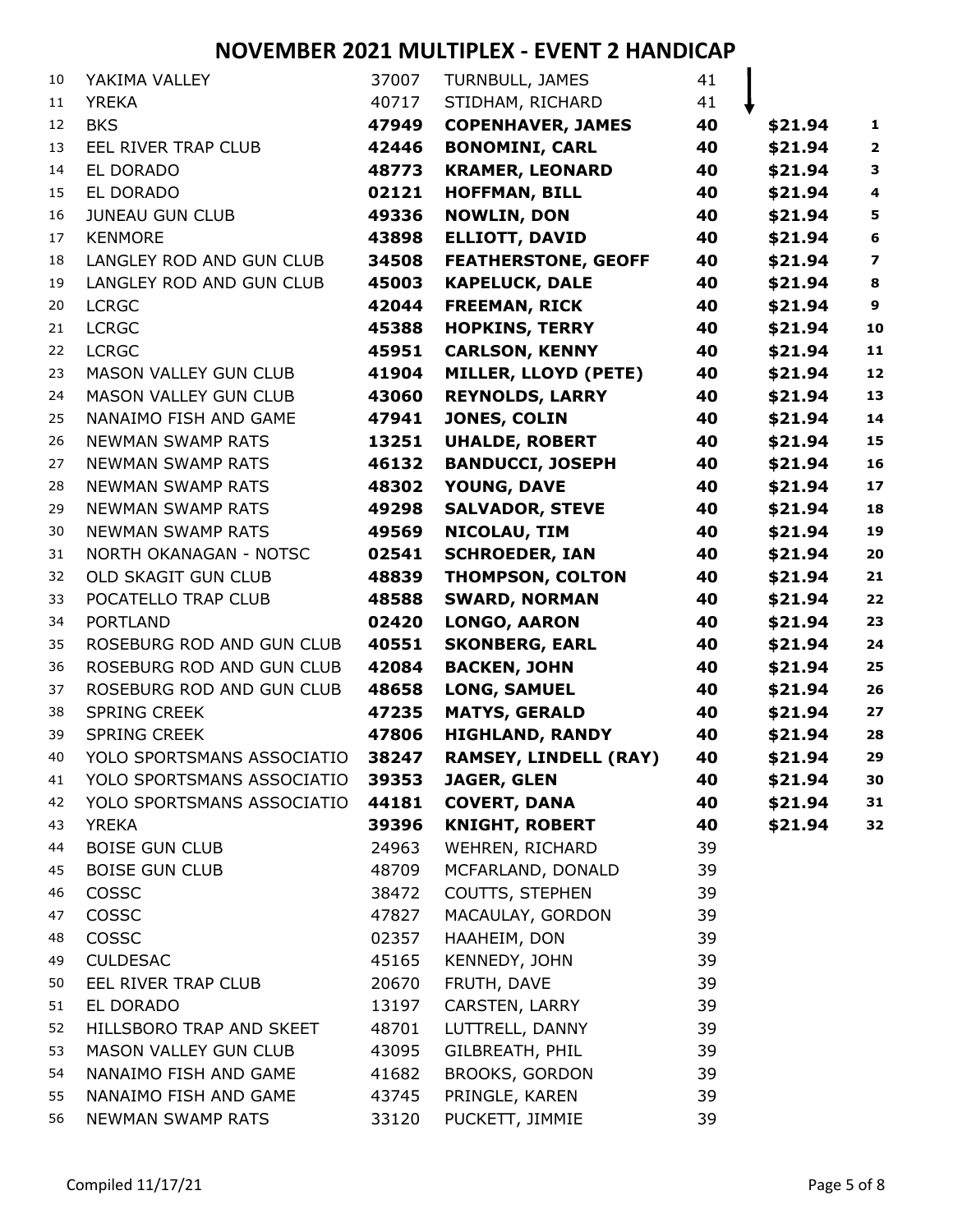| 57 | NEWMAN SWAMP RATS                                                                                     | 47600 | SZETO, BAILEY                        | 39   |         |                         |
|----|-------------------------------------------------------------------------------------------------------|-------|--------------------------------------|------|---------|-------------------------|
| 58 | NEWMAN SWAMP RATS                                                                                     | 47862 | GIPSON, JOSEPH                       | 39   |         |                         |
| 59 | ROSEBURG ROD AND GUN CLUB                                                                             | 47899 | LONG, MARGARET                       | 39   |         |                         |
| 60 | <b>SOSA</b>                                                                                           | 46639 | CLELLAND, RICK 39<br>PEERY, STACY 39 |      |         |                         |
| 61 | WENATCHEE                                                                                             | 46027 |                                      |      |         |                         |
| 62 | WENATCHEE                                                                                             | 47932 | $\sim$ 39<br>RICH, BRAD              |      |         |                         |
| 63 | WENATCHEE                                                                                             |       | 01801 LANG, DAVID                    | - 39 |         |                         |
| 64 | YOLO SPORTSMANS ASSOCIATIO                                                                            | 47387 | WILDMAN, TERRENCE 39                 |      |         |                         |
| 65 | YOLO SPORTSMANS ASSOCIATIO                                                                            | 49076 | OCENASEK, CURTIS 39                  |      |         |                         |
| 66 | <b>BKS</b>                                                                                            | 02511 | SPROUL, ROBERT 38                    |      |         |                         |
| 67 | BOISE GUN CLUB <b>EXAMPLE SERVER</b>                                                                  | 25713 | HUNT, LLOYD (GENE) 38                |      |         |                         |
| 68 | BOISE GUN CLUB                                                                                        | 30299 | ADAIR, BILL                          | -38  |         |                         |
| 69 | BOISE GUN CLUB <b>EXAMPLE SERVER</b>                                                                  | 31409 | TERRY, CHARLES                       | 38   |         |                         |
| 70 | 48652<br>CALDWELL                                                                                     |       | GOLDSMITH, PAUL                      | 38   |         |                         |
| 71 | EEL RIVER TRAP CLUB 24687                                                                             |       | $\overline{38}$<br>PAWLUS, ED        |      |         |                         |
| 72 | EL DORADO                                                                                             | 49033 | JACOBS, KEVIN                        | 38   |         |                         |
| 73 | HILLSBORO TRAP AND SKEET 28289                                                                        |       | BECK, DAVID                          | 38   |         |                         |
| 74 | HILLSBORO TRAP AND SKEET                                                                              | 47809 | BOICOFF, TONI                        | 38   |         |                         |
| 75 | JUNEAU GUN CLUB                                                                                       | 41063 | BERTHOLL, WAYNE 38                   |      |         |                         |
| 76 | <b>JUNEAU GUN CLUB<br/>KENMOPE</b>                                                                    | 47639 | PLOSAY, JAMES 38                     |      |         |                         |
| 77 | $\begin{array}{r} \n 1111 \\  45446 \\  42456 \\  44144 \\  39550 \\  19577\n \end{array}$<br>KENMORE |       | MILLER, ROBERT                       | 38   |         |                         |
| 78 | <b>LCRGC</b>                                                                                          |       | MALFATTI, NORMAN 38                  |      |         |                         |
| 79 | <b>LCRGC</b>                                                                                          |       | LAZIO, FRANK                         | 38   |         |                         |
| 80 | <b>MADRAS</b>                                                                                         |       | DRAMEN, MARK 38                      |      |         |                         |
| 81 | NANAIMO FISH AND GAME 49057                                                                           |       | BARBER, GARY 38                      |      |         |                         |
| 82 | NEWMAN SWAMP RATS 47663                                                                               |       | NUTI, MARC                           | 38   |         |                         |
| 83 | OLD SKAGIT GUN CLUB                                                                                   | 45287 | CARLSON, BARBARA 38                  |      |         |                         |
| 84 | <b>PORTLAND</b>                                                                                       | 46700 | RAYSON, ROBERT<br>SHORT, BRENT       | 38   |         |                         |
| 85 | ROSEBURG ROD AND GUN CLUB 41192                                                                       |       |                                      | 38   |         |                         |
| 86 | ROSEBURG ROD AND GUN CLUB 44862                                                                       |       | JACKSON, JIM                         | 38   |         |                         |
| 87 | YAKIMA VALLEY                                                                                         | 41487 | SANDEN, KEN                          | 38   |         |                         |
| 88 | YAKIMA VALLEY                                                                                         | 44242 | TURNBULL, DEANNA                     | 38   |         |                         |
| 1  | YOLO SPORTSMANS ASSOCIATIO                                                                            | 39335 | FULLER, RICHARD                      | 38   |         |                         |
| 2  | YOLO SPORTSMANS ASSOCIATIO                                                                            | 45887 | CRUMRINE, JERRY                      | 38   |         |                         |
| 3  | <b>BOISE GUN CLUB</b>                                                                                 | 01714 | <b>HARRIS, KENT</b>                  | 37   | \$54.00 | $\mathbf{1}$            |
| 4  | COSSC                                                                                                 | 47943 | PADOIN, PAOLO                        | 37   | \$54.00 | $\mathbf{2}$            |
| 5  | <b>CULDESAC</b>                                                                                       | 46538 | <b>HEIMGARTNER, MARVIN</b>           | 37   | \$54.00 | 3                       |
| 6  | DEL NORTE ROD & GUN CLUB                                                                              | 34710 | <b>HOOKER, HERB</b>                  | 37   | \$54.00 | $\overline{\mathbf{4}}$ |
| 7  | DEL NORTE ROD & GUN CLUB                                                                              | 46432 | <b>SMITH, LYN</b>                    | 37   | \$54.00 | 5                       |
| 8  | <b>LCRGC</b>                                                                                          | 11916 | <b>SUTTON, DANNY</b>                 | 37   | \$54.00 | 6                       |
| 9  | <b>LCRGC</b>                                                                                          | 47845 | <b>GILLIAM, BEN</b>                  | 37   | \$54.00 | $\overline{\mathbf{z}}$ |
| 10 | NEWMAN SWAMP RATS                                                                                     | 44801 | <b>BUNTUWONG, KAGE</b>               | 37   | \$54.00 | 8                       |
| 11 | <b>NEWMAN SWAMP RATS</b>                                                                              | 48083 | <b>FORSYTHE, DARRELL</b>             | 37   | \$54.00 | 9                       |
| 12 | NORTH OKANAGAN - NOTSC                                                                                | 02118 | <b>MILLER, RON</b>                   | 37   | \$54.00 | 10                      |
| 13 | <b>SPRING CREEK</b>                                                                                   | 48560 | <b>PANIAGUA, ERIC</b>                | 37   | \$54.00 | 11                      |
| 14 | <b>WENATCHEE</b>                                                                                      | 27093 | <b>STORLIE, JIM</b>                  | 37   | \$54.00 | 12                      |
| 15 | YOLO SPORTSMANS ASSOCIATIO                                                                            | 42863 | <b>KENNEDY, DAVID (MIKE)</b>         | 37   | \$54.00 | 13                      |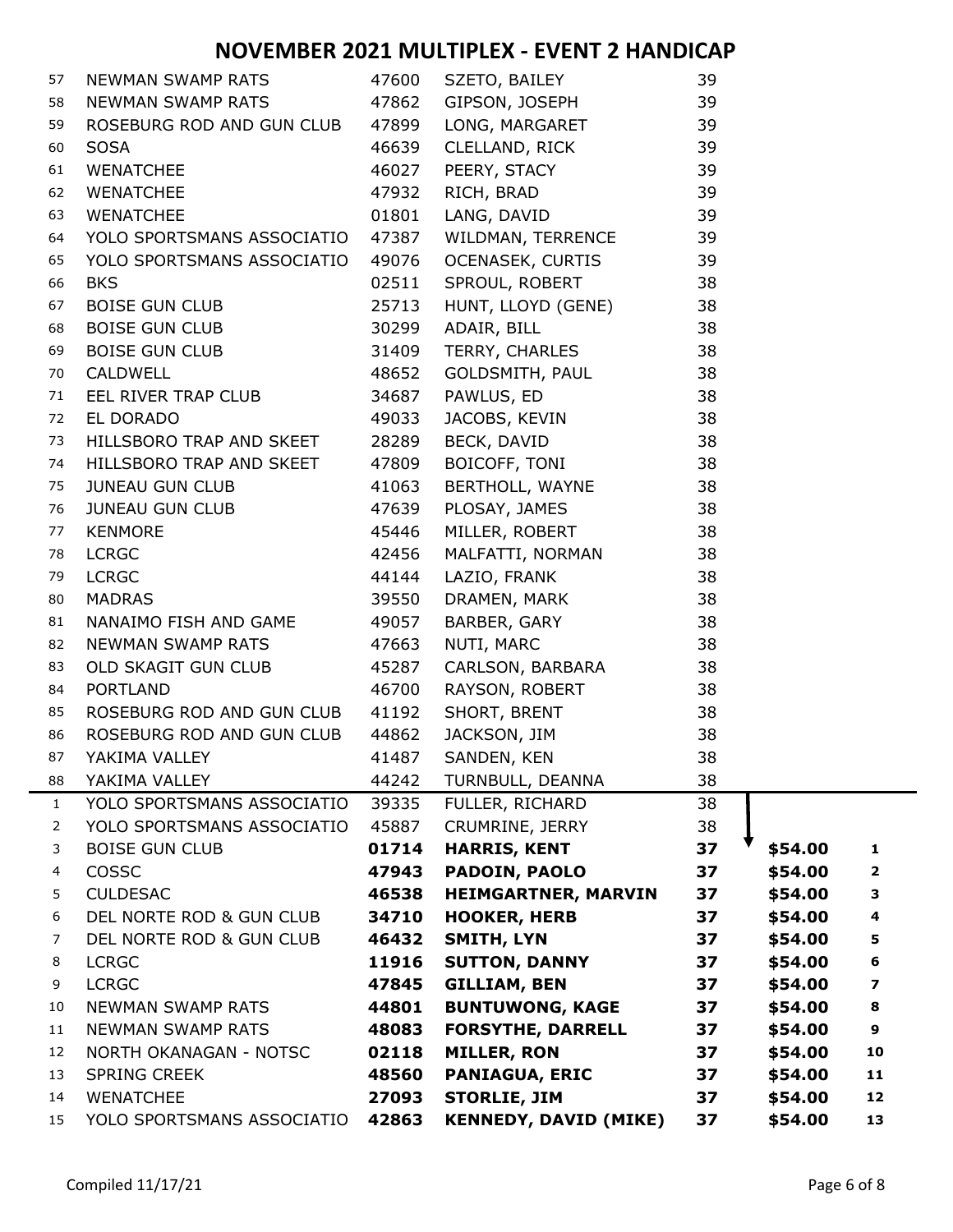| 16 | <b>BOISE GUN CLUB</b>    | 47535 | GAUTSCHI, HOWARD         | 36 |
|----|--------------------------|-------|--------------------------|----|
| 17 | COSSC                    | 47871 | SCOTT, JOHN              | 36 |
| 18 | <b>CULDESAC</b>          | 45345 | FALTUS, RON              | 36 |
| 19 | <b>CULDESAC</b>          | 49277 | HARTWIG, DEAN            | 36 |
| 20 | HILLSBORO TRAP AND SKEET | 41310 | HORN, JAMES              | 36 |
| 21 | <b>KENMORE</b>           | 42852 | DORNES, JEFF             | 36 |
| 22 | LANGLEY ROD AND GUN CLUB | 49420 | KUN, DANIEL              | 36 |
| 23 | LANGLEY ROD AND GUN CLUB | 49501 | ZHU, JIUNING(LEO)        | 36 |
| 24 | LANGLEY ROD AND GUN CLUB | 02483 | YUEN, WILLIAM            | 36 |
| 25 | NANAIMO FISH AND GAME    | 47468 | MCLEOD, HARRY            | 36 |
| 26 | NANAIMO FISH AND GAME    | 49097 | CORMIER, DAVID           | 36 |
| 27 | <b>NEWMAN SWAMP RATS</b> | 38287 | GRAVES, BOB              | 36 |
| 28 | <b>NEWMAN SWAMP RATS</b> | 49024 | SALVO, ROBERT            | 36 |
| 29 | <b>NEWMAN SWAMP RATS</b> | 48300 | EBENAL, GREGG            | 36 |
| 30 | <b>NEWMAN SWAMP RATS</b> | 48980 | CARDOZO, MELVIN          | 36 |
| 31 | OLD SKAGIT GUN CLUB      | 44193 | REIMERS, DON             | 36 |
| 32 | YAKIMA VALLEY            | 44304 | SHIELDS, STANLEY         | 36 |
| 33 | <b>YREKA</b>             | 11918 | SAUER, WILLIAM           | 36 |
| 34 | <b>BREMERTON</b>         | 46287 | <b>BUCHANAN, BUCK</b>    | 35 |
| 35 | <b>CULDESAC</b>          | 48399 | <b>BELOIT, GREG</b>      | 35 |
| 36 | LANGLEY ROD AND GUN CLUB | 47900 | YU, YANG(JUDY)           | 35 |
| 37 | <b>LCRGC</b>             | 43918 | MICHELUCCI, STEVEN       | 35 |
| 38 | <b>NEWMAN SWAMP RATS</b> | 40736 | ELDREDGE, IRV            | 35 |
| 39 | <b>NEWMAN SWAMP RATS</b> | 46960 | MALONE, MICHAEL          | 35 |
| 40 | <b>NEWMAN SWAMP RATS</b> | 48299 | ANDERSEN, ERIC           | 35 |
| 41 | <b>NEWMAN SWAMP RATS</b> | 48752 | POULSON, LOREN           | 35 |
| 42 | <b>SPRING CREEK</b>      | 48857 | JOHNSON, PIERCE          | 35 |
| 43 | <b>BREMERTON</b>         | 46078 | OSBORN, DAVID            | 34 |
| 44 | <b>BREMERTON</b>         | 47474 | TACK, DENNIS             | 34 |
| 45 | EL DORADO                | 13882 | HERRERA, STEVEN          | 34 |
| 46 | LANGLEY ROD AND GUN CLUB | 02484 | CHAU, PAUL               | 34 |
| 47 | <b>NEWMAN SWAMP RATS</b> | 37648 | HENDERSON, BARBARA       | 34 |
| 48 | <b>NEWMAN SWAMP RATS</b> | 28860 | <b>BUCKINGHAM, TERRY</b> | 34 |
| 49 | WINNEMUCCA               | 41404 | DELONG, TODD             | 34 |
| 50 | <b>BKS</b>               | 28318 | SOLLARS, DAN             | 33 |
| 51 | COSSC                    | 02037 | REYNOLDS, DON            | 33 |
| 52 | <b>CULDESAC</b>          | 44763 | DAU, DENNIS              | 33 |
| 53 | LANGLEY ROD AND GUN CLUB | 23681 | <b>BURNS, WAYNE</b>      | 33 |
| 54 | LANGLEY ROD AND GUN CLUB | 36092 | TRCA, JOHN               | 33 |
| 55 | NANAIMO FISH AND GAME    | 48656 | DRIVER, KEVIN            | 33 |
| 56 | <b>BOISE GUN CLUB</b>    | 29389 | <b>BAKER, NORMAN</b>     | 32 |
| 57 | <b>BREMERTON</b>         | 38931 | DAVIS, ROBERT            | 32 |
| 58 | <b>CALDWELL</b>          | 23841 | KEPPINGER, HELEN         | 32 |
| 59 | <b>CULDESAC</b>          | 47642 | HELPMAN, JOHN            | 32 |
| 60 | EEL RIVER TRAP CLUB      | 44099 | <b>BOLANDER, SILAS</b>   | 32 |
| 61 | EL DORADO                | 40450 | FIRANZI, DON             | 32 |
| 62 | <b>JUNEAU GUN CLUB</b>   | 49563 | BINGHAM, LORELAI         | 32 |